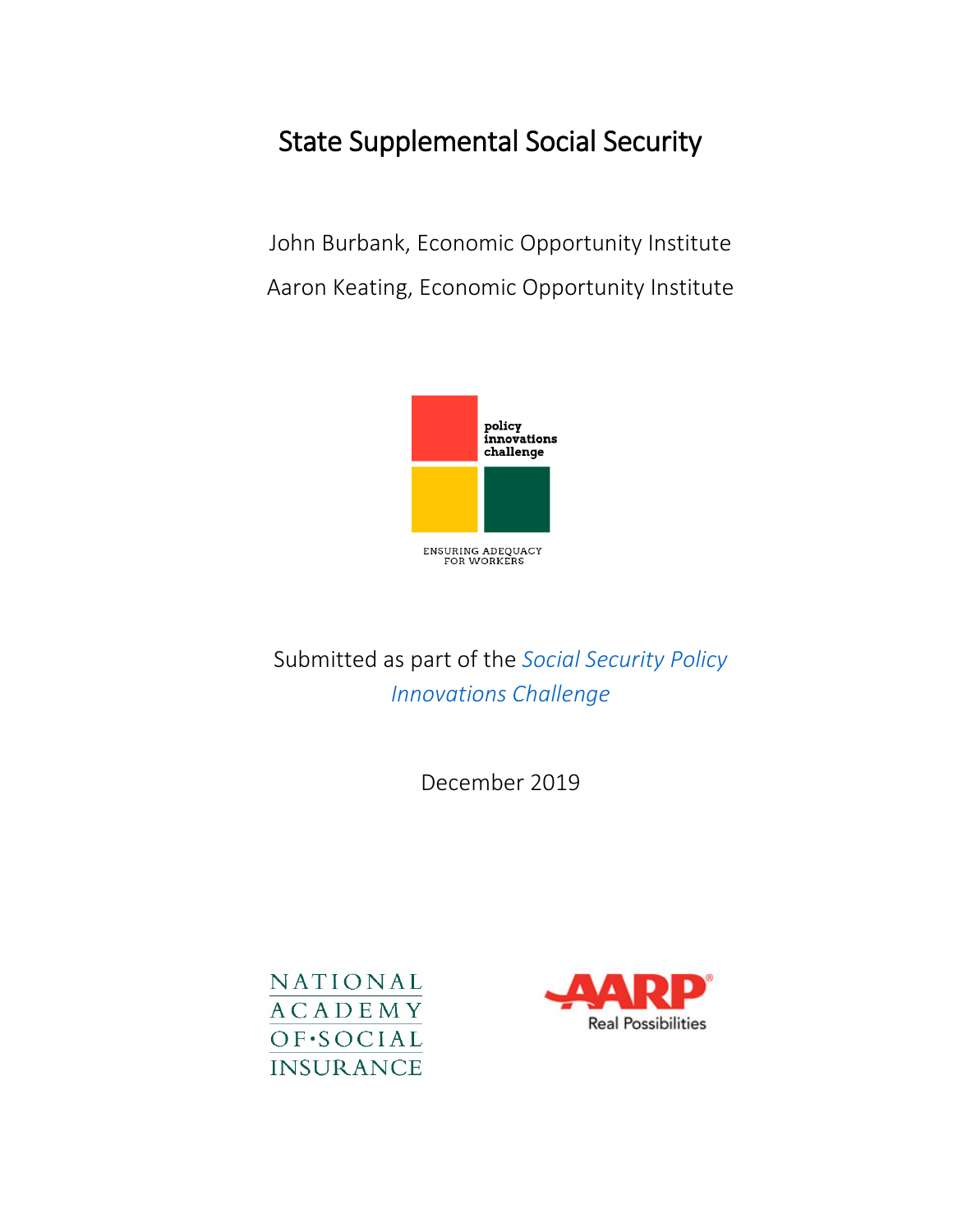## State Supplemental Social Security

Social Security provides sufficient income to keep more than 90 percent of seniors above the federal poverty level. Without it, 22.1 million more Americans would live in poverty, according to an analysis of the March 20[1](#page-1-0)8 Current Population Survey.<sup>1</sup>

|                           | <b>Percent in Poverty</b> | <b>Number Lifted Above</b><br><b>Poverty Line by Social</b><br><b>Security</b> |            |  |
|---------------------------|---------------------------|--------------------------------------------------------------------------------|------------|--|
| <b>Age Group</b>          | <b>Excluding Social</b>   | <b>Including Social</b>                                                        |            |  |
|                           | Security                  | Security                                                                       |            |  |
| <b>Children Under 18</b>  | 19%                       | 17.5%                                                                          | 1,106,000  |  |
| <b>Adults Ages 18-64</b>  | 14.1%                     | 11.2%                                                                          | 5,629,000  |  |
| <b>Elderly Age 65 and</b> | 39.2%                     |                                                                                | 15,333,000 |  |
| Over                      |                           | 9.2%                                                                           |            |  |
| <b>Total, All Ages</b>    | 19.1%                     | 12.3%                                                                          | 22,068,000 |  |

#### **Effect of Social Security on Poverty (Official Poverty Measure), 2017**

*Source: Center on Budget and Policy Priorities, based on data from the Census Bureau Current Population Survey, March 2018*

By itself, however, Social Security is insufficient for a dignified retirement, especially as it fails to cover the increasing costs for health care and other basic needs associated with aging.<sup>[2](#page-1-1)</sup> The average monthly benefit is just \$1,413 – yet among Social Security beneficiaries over age 65, 48% of married couples and 69% of unmarried persons receive 50% or more of their income from Social Security.[3](#page-1-2)

Notionally, workers have been expected to rely on private, employer-sponsored plans and individual savings to fill the gap between what Social Security provides and what they need to be economically secure, but in practice, such plans most often fall short.<sup>[4](#page-1-3)</sup>

According to the Federal Reserve's 2017 Survey of Consumer Finances (SCF), only 27 percent and 33 percent of households have defined-benefit and defined-contribution plans, respectively, at their current jobs – and in total, just 56 percent of households have an employer-sponsored pension plan (ESPP) associated with their current or previous

<span id="page-1-0"></span><sup>&</sup>lt;sup>1</sup> Center on Budget and Policy Priorities, "Social Security Lifts More Americans Above Poverty Than Any Other Program," November 2018[, https://www.cbpp.org/research/social-security/social-security-lifts-more](https://www.cbpp.org/research/social-security/social-security-lifts-more-americans-above-poverty-than-any-other-program)[americans-above-poverty-than-any-other-program.](https://www.cbpp.org/research/social-security/social-security-lifts-more-americans-above-poverty-than-any-other-program) 2 The Center for Retirement Research at Boston College estimates that a middle-income two-earner couple

<span id="page-1-1"></span>born between 1960-1962 will need to replace 76 percent of their income excluding health care and long term care costs, and 98 percent including these costs. See: Center for Retirement Research at Boston College, Long-Term Care Costs and the National Retirement Risk Index, Issue Brief No. 9-7, March 2009.

<span id="page-1-2"></span><sup>&</sup>lt;sup>3</sup> Social Security Administration, "Facts and Figures About Social Security, 2018", [https://www.ssa.gov/news/press/factsheets/basicfact-alt.pdf.](https://www.ssa.gov/news/press/factsheets/basicfact-alt.pdf)

<span id="page-1-3"></span><sup>4</sup> Center for Retirement Research, "Pension Participation, Wealth, and Income: 1992-2010", July 2016, [https://crr.bc.edu/wp-content/uploads/2016/07/wp\\_2016-3-1.pdf.](https://crr.bc.edu/wp-content/uploads/2016/07/wp_2016-3-1.pdf)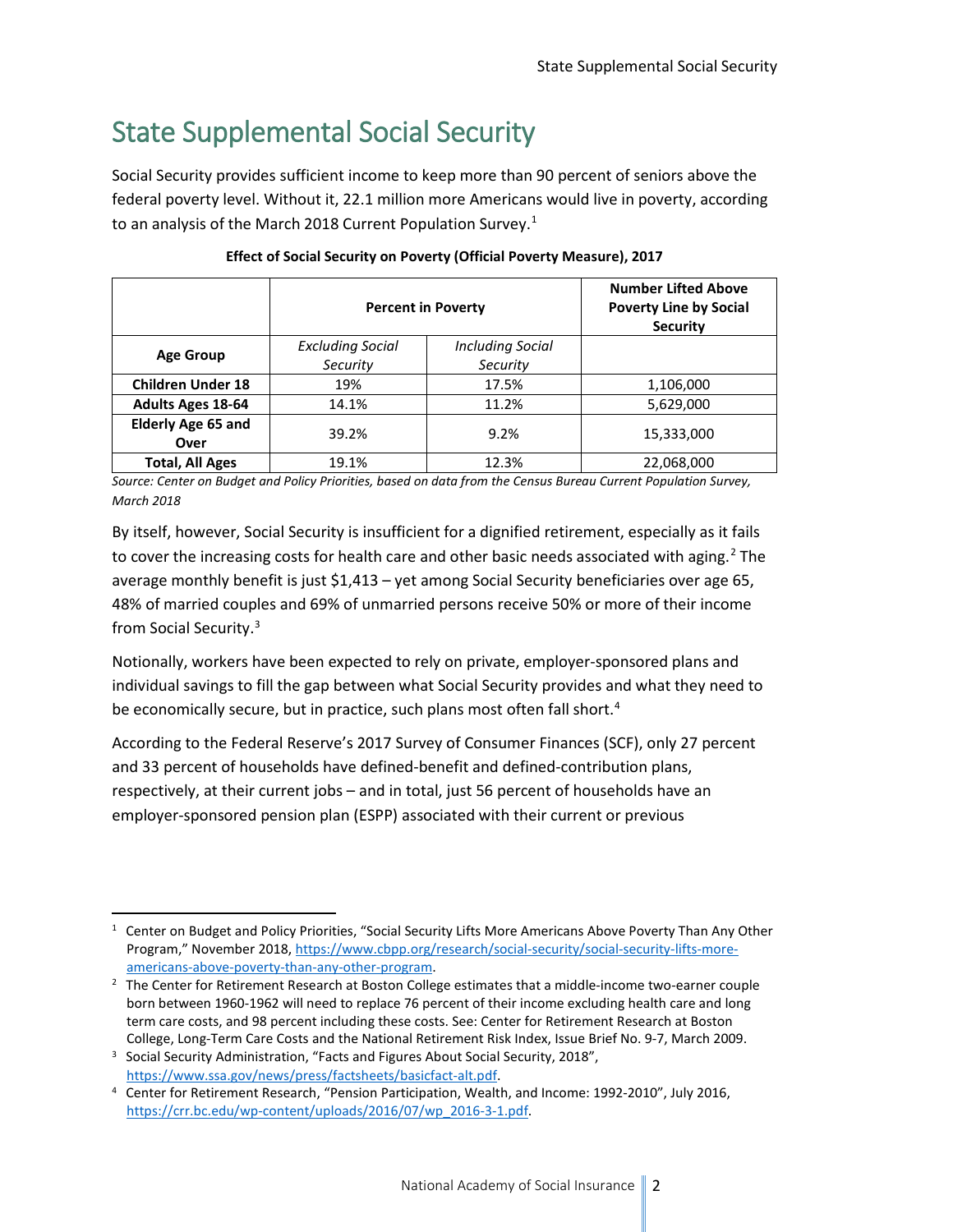employment. Among households that do not have an ESPP, only 20 percent utilize any IRAs or Keogh accounts.[5](#page-2-0)

Even among those households that do hold retirement accounts, the SCF finds many have low account balances. The median (50th percentile) household of all ages holds only \$1,100 in its retirement account. Even the 70th and 80th percentiles of households have only about \$40,000 and \$106,000 in their retirement accounts, respectively. Among pre-retirement households (headed by people ages 56-61) that have a positive retirement account balance, the median value is only around \$25,000.

This paucity of retirement savings is compounded by a lack of household savings, as shown below.<sup>[6](#page-2-1)</sup> For the vast majority of pre-retirees, the retirement stool does not have three legs, but one: Social Security.



The result is that many workers are at risk of living out their retirement years in or close to poverty, with a diminished quality of life. But it doesn't have to be this way.

<span id="page-2-0"></span> <sup>5</sup> St. Louis Federal Reserve, "Many Americans Still Lack Retirement Savings", March 2018, [https://www.stlouisfed.org/publications/regional-economist/first-quarter-2018/many-americans-still-lack](https://www.stlouisfed.org/publications/regional-economist/first-quarter-2018/many-americans-still-lack-retirement-savings)[retirement-savings.](https://www.stlouisfed.org/publications/regional-economist/first-quarter-2018/many-americans-still-lack-retirement-savings)<br><sup>6</sup> Source: Federal Reserve, FDIC, and Magnify Money estimates, June 2019. Cohorts with median

<span id="page-2-1"></span>balance of \$0 indicate more than 50% of these households have no savings.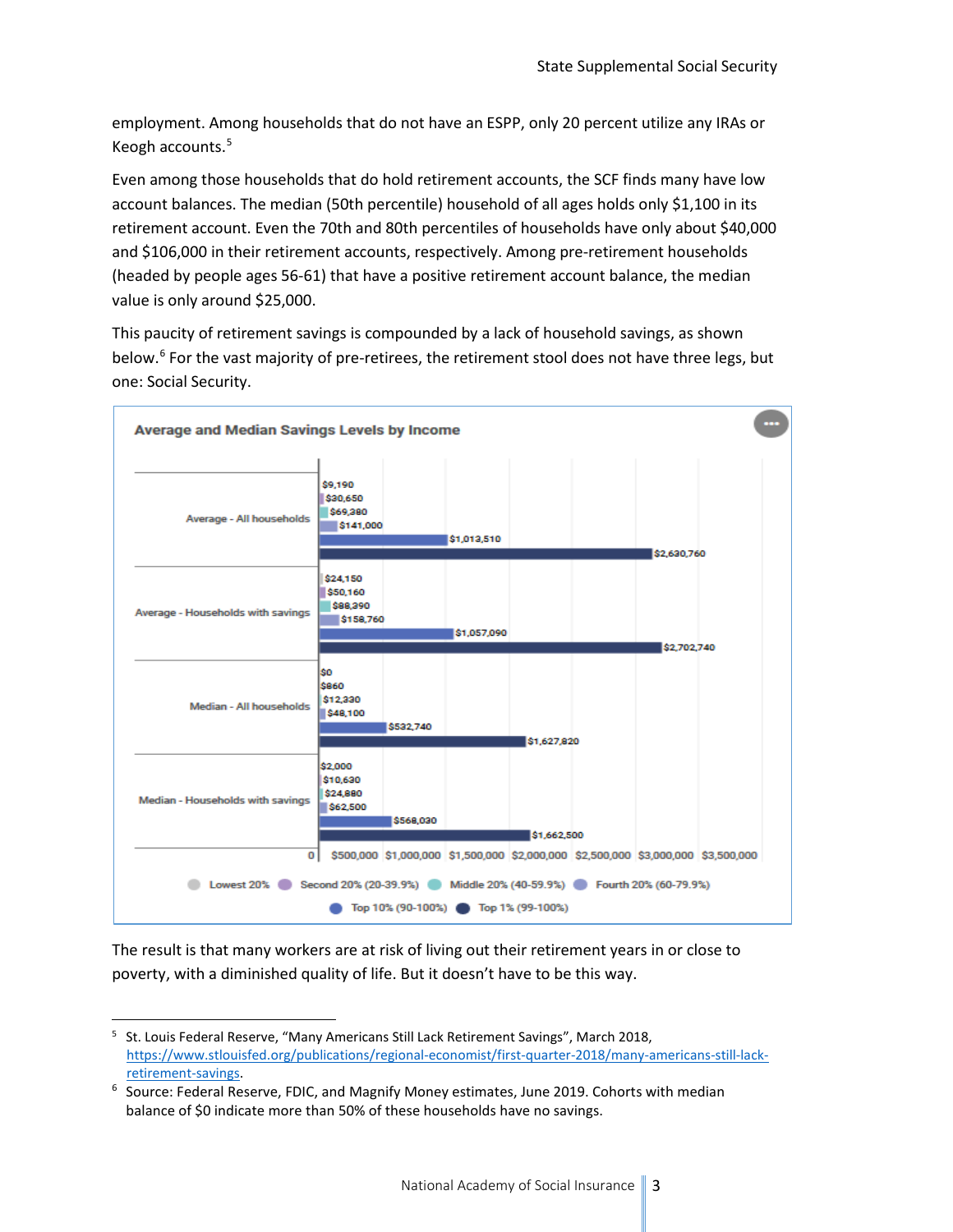#### **Proposal: Main Concept**

Supplemental Social Security programs, funded and operated by states, can provide additional benefits on top of federal Social Security payments. While the impact in individual states will vary depending on economic and demographic circumstances, overall such a program would particularly benefit:

- **Workers who lack access to, or do not participate in, a workplace-based retirement plan:** Thirty-five percent of private sector workers age 22 and older do not work for an employer that offers a defined contribution plan or a traditional defined benefit plan.<sup>[7](#page-3-0)</sup> Less than half of nongovernment workers in the United States participated in an employer-sponsored retirement plan in 2012, the most recent year for which detailed data were available.<sup>8</sup>
- **Workers who have to retire early:** More than 4 in 10 retirees retire earlier than they had anticipated – most often because of a health problem or disability, or changes at work such as a downsizing or workplace closure.<sup>[9](#page-3-2)</sup> For every month a person claims their Social Security retirement benefit before reaching full retirement age, their initial monthly benefit is permanently reduced.<sup>[10](#page-3-3)</sup>

As shown below, lower-income workers tend to retire earlier than those with higher incomes: average labor-force participation rates for those age 55 and above are lowest for those with a high school diploma or less, and highest for those with a BA degree or more. (While education isn't a perfect proxy for lifetime earnings, the two are highly correlated.) This represents an overall reduction in lifetime benefits – especially for workers in physically demanding jobs, or for whom life expectancy is lower than average due to socioeconomic or other circumstances.

<span id="page-3-0"></span> $7$  The Pew Charitable Trusts, analysis of 2012 Census Bureau Survey of Income and Program Participation data, February 2017[, https://www.pewtrusts.org/en/research-and-analysis/issue-](https://www.pewtrusts.org/en/research-and-analysis/issue-briefs/2017/02/retirement-plan-access-and-participation-across-generations)

<span id="page-3-1"></span>[briefs/2017/02/retirement-plan-access-and-participation-across-generations.](https://www.pewtrusts.org/en/research-and-analysis/issue-briefs/2017/02/retirement-plan-access-and-participation-across-generations) 8 The Pew Charitable Trusts, "Employer-Sponsored Retirement Plan Access, Uptake, and Savings", September 2016, [http://www.pewtrusts.org/en/research-and-analysis/issue-briefs/2016/09/employer-sponsored](http://www.pewtrusts.org/en/research-and-analysis/issue-briefs/2016/09/employer-sponsored-retirement-plan-access-uptake-and-savings)[retirement-plan-access-uptake-and-savings.](http://www.pewtrusts.org/en/research-and-analysis/issue-briefs/2016/09/employer-sponsored-retirement-plan-access-uptake-and-savings) 9 Employment Benefits Research Institute, "2019 Retirement Confidence Survey", April 2019,

<span id="page-3-2"></span>[https://www.ebri.org/docs/default-source/rcs/2019-rcs/2019-rcs-short-report.pdf.](https://www.ebri.org/docs/default-source/rcs/2019-rcs/2019-rcs-short-report.pdf) 10 The earliest age at which Social Security retirement benefits can be claimed is 62 years. The full retirement

<span id="page-3-3"></span>age is 67 years for those born in 1960 or later. Benefits are reduced by five-ninths of 1% per month (6 2/3% per year) for up 36 months before full retirement age, and by five-twelfths of 1% per month (5% per year) for every month beyond 36 months. See: Social Security Administration, Benefit Reduction for Early Retirement[, https://www.ssa.gov/OACT/quickcalc/earlyretire.html.](https://www.ssa.gov/OACT/quickcalc/earlyretire.html)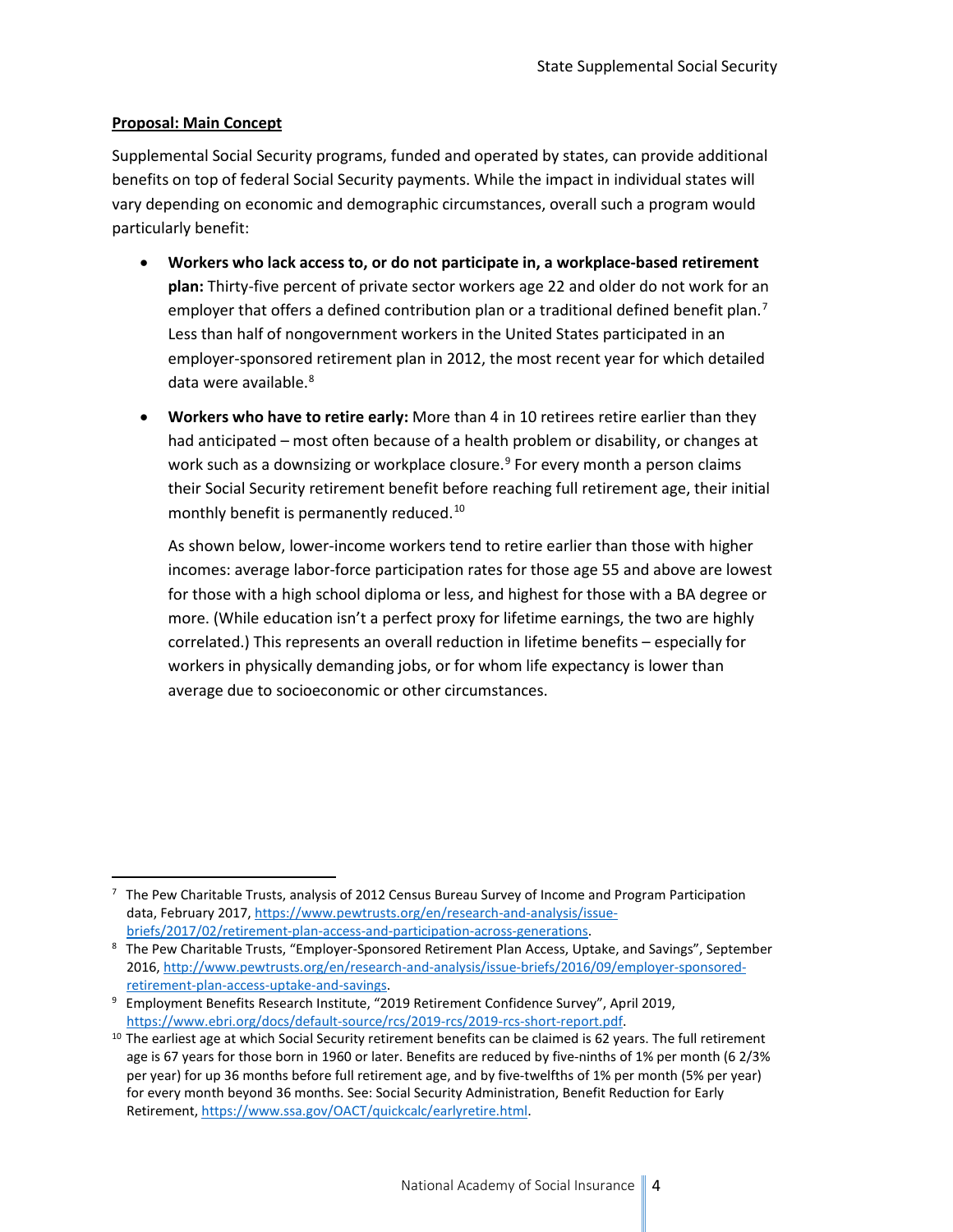

*Source: U.S. Census Bureau, Current Population Survey, 2017 Annual Social and Economic (ASEC) Supplement. Data via University of Michigan, National Archive of Data on Arts and Culture Online Analysis, downloaded 5/21/2019.*

• **Households with limited savings:** If faced with a \$400 emergency expense, four in 10 adults would either borrow, sell something, or not be able to pay; more than one in six adults are not able to cover their current month's bills, and one in four skipped necessary medical care in the past year due to an inability to pay.<sup>[11](#page-4-0)</sup> One in four participants in defined contribution plans taps into some or all of such plans for non-retirement needs.<sup>[12](#page-4-1)</sup>

#### **Expected cost of proposal, including its impact on the long-term financing of Social Security**

Costs would vary according to the level of benefits. For example, in Washington, a total payroll premium of 1.8% (0.9% employee, 0.9% employer) – with no cap on taxable wages, so as to capture the outsized growth in wages at the top end of the income spectrum, would generate about \$4.3 billion in 2021, enough to finance inflation-indexed lifetime benefits of:  $^{13}$  $^{13}$  $^{13}$ 

<span id="page-4-0"></span> <sup>11</sup> Board of Governors of the Federal Reserve System, "Report on the Economic Well-Being of U.S. Households in 2018", May 2019[, https://www.federalreserve.gov/publications/files/2018-report-economic-well-being](https://www.federalreserve.gov/publications/files/2018-report-economic-well-being-us-households-201905.pdf)us-households-201905.pdf.<br><sup>12</sup> Defined as at least \$400, more than 1 percent of income, and more than two standard deviations from the

<span id="page-4-1"></span>family's average monthly expense in the relevant spending category. See: Coping with Costs: Big Data on Expense Volatility and Medical Payments, February 2017, JPMorgan Chase Institute, [https://www.jpmorganchase.com/corporate/institute/document/institute-coping-with-costs-report.pdf.](https://www.jpmorganchase.com/corporate/institute/document/institute-coping-with-costs-report.pdf) (Via Washington Dept. of Commerce, Retirement Preparedness Study Summary, [http://www.commerce.wa.gov/wp-content/uploads/2018/02/Retirement-Preparedness-Exec-Sum-](http://www.commerce.wa.gov/wp-content/uploads/2018/02/Retirement-Preparedness-Exec-Sum-Handout.pdf)[Handout.pdf.\)](http://www.commerce.wa.gov/wp-content/uploads/2018/02/Retirement-Preparedness-Exec-Sum-Handout.pdf)

<span id="page-4-2"></span><sup>&</sup>lt;sup>13</sup> Based on authors' calculations using historical demographic, economic, and other trends derived from data provided by the Washington Office of Financial Management, Washington Employment Security Department, U.S. Social Security Administration, and U.S. Census Bureau. Assumes program enacted in 2020, with revenue collection in 2021 and first benefits paid 2022.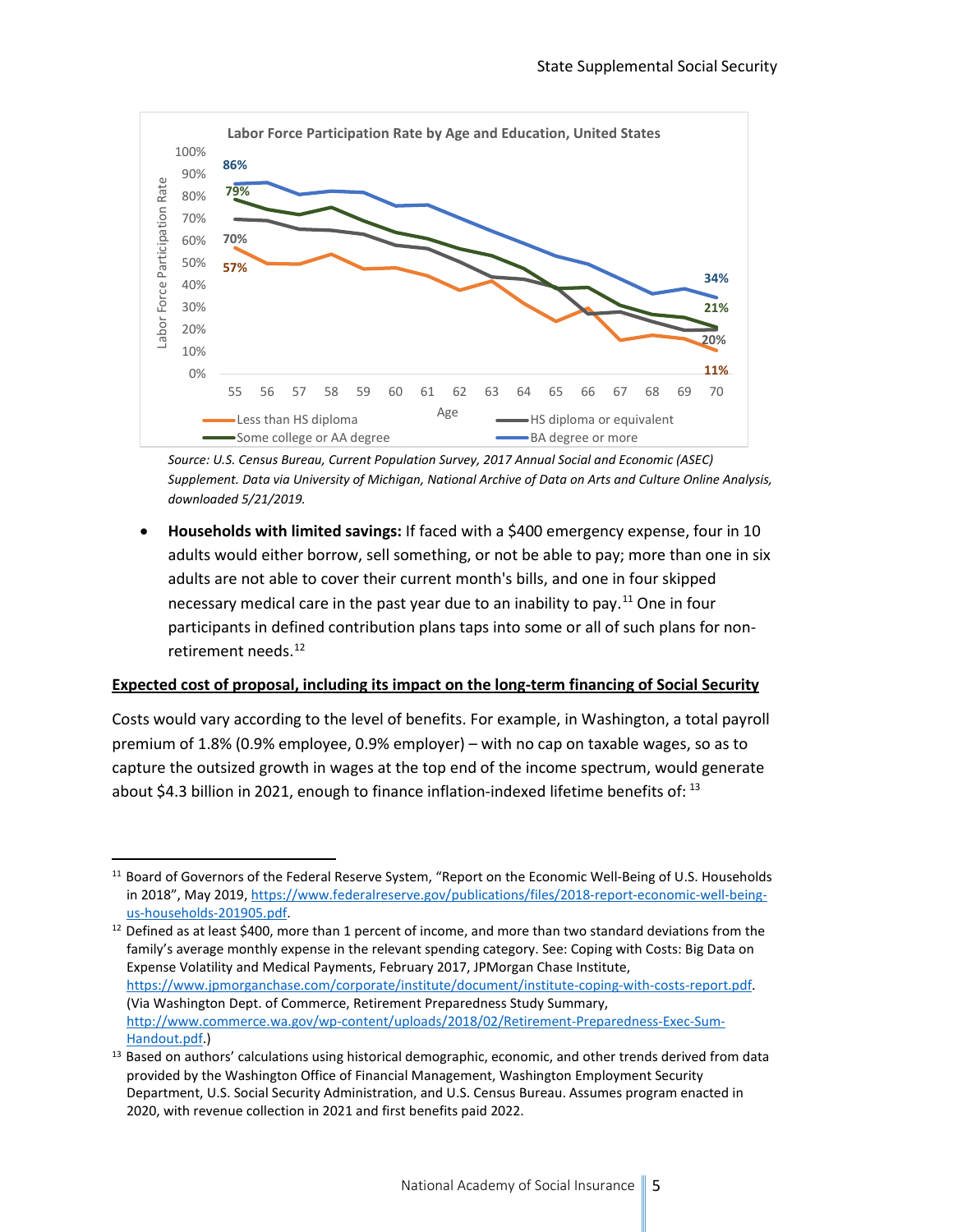- 1.5% of a worker's federal Social Security benefit for each year a worker pays state Supplemental Social Security premiums (up to of 30% of their federal benefit); or
- \$1000/year for all currently retired workers, and an additional benefit of \$400/year for each year a worker pays state premiums (up to \$4,000 total). This which would increase the redistribution and equity impact of benefits, particularly for current and future low-wage and manual workers who have, or will soon be, forced into early retirement.

The excerpt below from our preliminary financial forecast sketches an initial financial pathway in Washington for the first option noted above.<sup>[14](#page-5-0)</sup> Of public financing interest: note the significant trust fund development (in the hundreds of billions of dollars), which could be invested in state and local bonds for infrastructure projects and capital construction, as well as private investments.

|      | <b>PREMIUM</b> |         | <b>BENEFIT</b>      |             | <b>FINANCE</b>    |                   |
|------|----------------|---------|---------------------|-------------|-------------------|-------------------|
|      |                |         | Average<br>lifetime |             |                   |                   |
|      |                |         |                     |             |                   |                   |
|      |                | Average |                     | yearly      |                   |                   |
|      |                | yearly  |                     | benefit for |                   |                   |
|      | Average        | premium | Years of            | worker      | Yearly            |                   |
|      | yearly         | (worker | premiums            | retiring in | surplus/deficit   | <b>Cumulative</b> |
| Year | wage           | share)  | paid                | year shown  | (net of benefits) | surplus/deficit   |
| 1    | \$67,641       | \$609   | 0                   | \$0         | \$4,352,712,992   | \$4,352,712,992   |
| 5    | \$74.348       | \$669   | 4                   | \$1,395     | \$4,800,845,201   | \$26,570,737,009  |
| 10   | \$83,892       | \$755   | 9                   | \$3,639     | \$5,034,347,935   | \$66,969,858,688  |
| 15   | \$95,137       | \$856   | 14                  | \$6,563     | \$4,961,810,016   | \$125,491,602,170 |
| 20   | \$108,603      | \$977   | 19                  | \$10,326    | \$4,530,413,267   | \$207,568,227,848 |
| 25   | \$124,891      | \$1,124 | 24                  | \$12,600    | \$2,550,188,478   | \$318,555,265,488 |
| 30   | \$145.059      | \$1,306 | 29                  | \$14,607    | \$(274, 254, 710) | \$463.084.153.016 |

Revenue collection would take place via a payroll premium (paid by employers, or split between employer and employee). Most states have such a mechanism already in place, whether for unemployment insurance, temporary disability, income taxes, or a similar system. Every worker (including sole proprietors and the self-employed) would contribute. Assets would be pooled by the state and invested through each state's investment board (such as the Washington State Investment Board) which manages state retirement and public funds.

<span id="page-5-0"></span><sup>&</sup>lt;sup>14</sup> Another (more redistributional) approach is a payroll premium applied only to wages above the Social Security ceiling of \$133,000 – above which employers do not pay Social Security payroll tax, nor Washington state Paid Family and Medical Leave premiums. This amounts to 6.35% of payroll for employers, or \$2.4 billion in revenue in 2021. (Data from Washington state Employment Security Department). Employers of five percent of employees in Washington would pay this premium, and revenue would total 55% of total anticipated from the 1.8% universal payroll premium suggested elsewhere in this brief.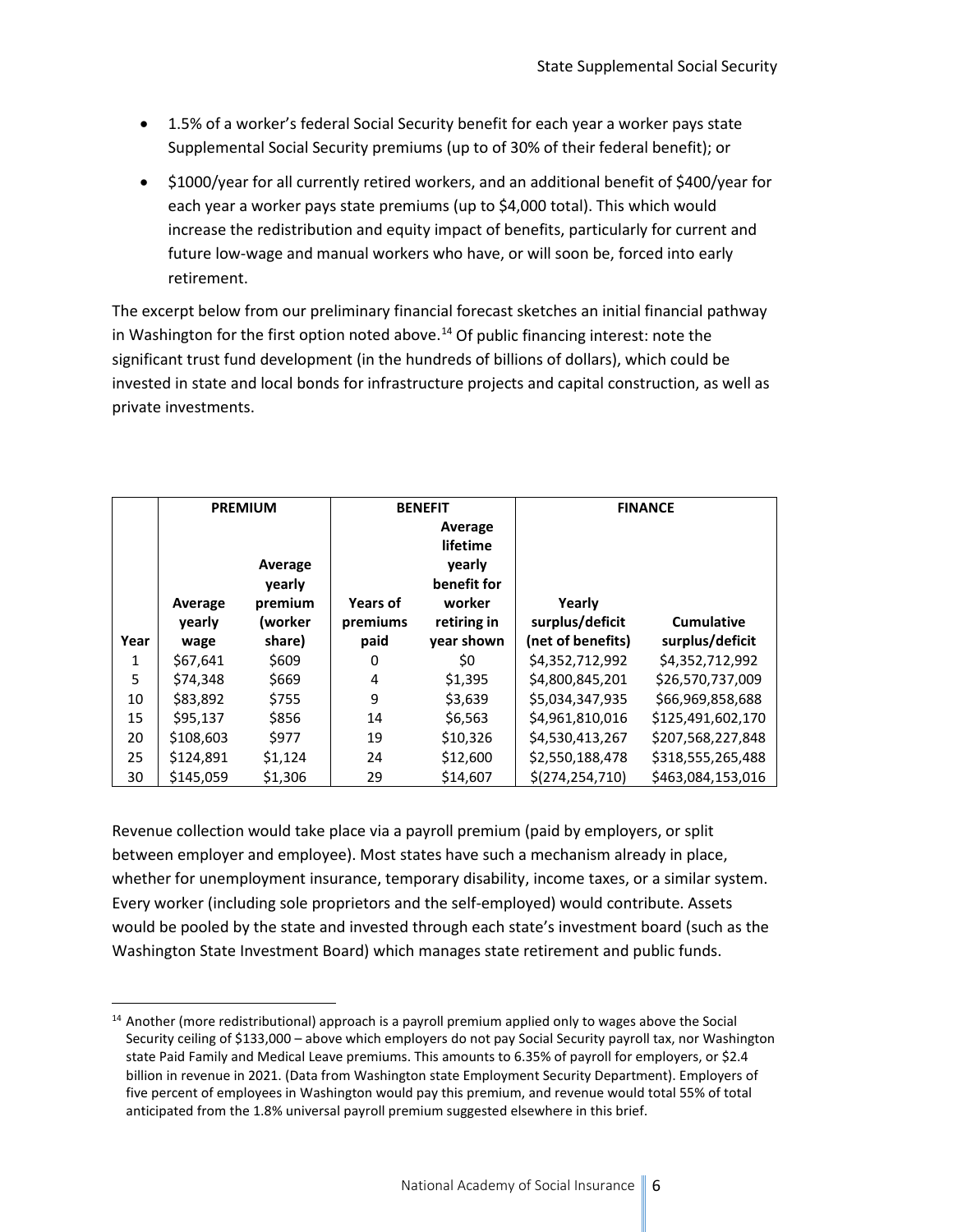Since Supplemental Social Security is funded at the state level, it would not have a direct impact on the long-term financing of federal Social Security. However, a Supplemental Social Security program can reasonably be expected to provide economic benefits much like federal Social Security, where every dollar paid out translates to almost two dollars in additional spending.[15](#page-6-0) The resulting economic activity will generate additional federal revenue for Social Security, through the FICA contributions of workers employed through additional economic demand created by State Supplemental Social Security.

For example: in Washington, a state supplemental Social Security benefit equivalent to 20% of annual federal Social Security benefits received by residents would generate approximately \$7.9 billion in economic activity, inclusive of more than 50,000 jobs – resulting in over \$2 billion in additional employee compensation and additional FICA tax collections of approximately \$258 million each year.<sup>[16](#page-6-1)</sup>

#### **Shortcomings of existing state policy efforts**

The retirement security policy approaches that have been examined or adopted by states so far – such as Auto-IRAs, small-business marketplaces, publicly-administered defined contribution plans, and Hybrid/MEP vehicles – all share the same goal: ensure workers have access to a retirement plans at work, and by extension, a greater degree of economic security in retirement.<sup>[17](#page-6-2)</sup> However, these policies have yielded mixed results. A review of Oregon's auto-IRA program – called OregonSaves – highlights several such shortcomings.

OregonSaves is considered one of the most successful such state-facilitated retirement initiatives so far. It seeks to provide a retirement savings vehicle to more than 1 million workers (60 percent of the workforce) who lack access to an employer-sponsored retirement savings plan.[18](#page-6-3) Since full rollout (following a 2017 pilot program), OregonSaves has added an average of nearly 2,000 actively contributing employees per month. As of November 2018, approximately

<span id="page-6-0"></span> <sup>15</sup> AARP Public Policy Institute, "Social Security's Impact on the National Economy", October 2013, [https://www.aarp.org/content/dam/aarp/research/public\\_policy\\_institute/econ\\_sec/2013/social-security](https://www.aarp.org/content/dam/aarp/research/public_policy_institute/econ_sec/2013/social-security-impact-national-economy-AARP-ppi-econ-sec.pdf)[impact-national-economy-AARP-ppi-econ-sec.pdf.](https://www.aarp.org/content/dam/aarp/research/public_policy_institute/econ_sec/2013/social-security-impact-national-economy-AARP-ppi-econ-sec.pdf) 16 Author's calculations utilizing research produced by AARP Public Policy Institute. See: "Social Security's

<span id="page-6-1"></span>Impact on the National Economy", October 2013, [https://www.aarp.org/content/dam/aarp/research/public\\_policy\\_institute/econ\\_sec/2013/social-security](https://www.aarp.org/content/dam/aarp/research/public_policy_institute/econ_sec/2013/social-security-impact-national-economy-AARP-ppi-econ-sec.pdf)[impact-national-economy-AARP-ppi-econ-sec.pdf,](https://www.aarp.org/content/dam/aarp/research/public_policy_institute/econ_sec/2013/social-security-impact-national-economy-AARP-ppi-econ-sec.pdf) utilizing U.S. Social Security Administration data: "OASDI Beneficiaries by State and County, 2017", [https://www.ssa.gov/policy/docs/statcomps/oasdi\\_sc/2017/.](https://www.ssa.gov/policy/docs/statcomps/oasdi_sc/2017/) If state supplemental Social Security was in place in all states, over \$11 billion in additional FICA contributions

<span id="page-6-2"></span>would be generated nationally each year. <sup>17</sup> Schwartz Center for Economic Policy Analysis, The New School for Social Research, "State Retirement Reform: Lifting up Best Practices", December 2017, [http://www.economicpolicyresearch.org/images/docs/research/retirement\\_security/States\\_of\\_Reform\\_FI](http://www.economicpolicyresearch.org/images/docs/research/retirement_security/States_of_Reform_FINAL.pdf)

<span id="page-6-3"></span>NAL.pdf.<br><sup>18</sup> Center for Retirement Research at Boston College, "Oregon Market Research Report", July 2016, [https://www.oregon.gov/retire/SiteAssets/Pages/Newsroom/ORSP Market Analysis 13JULY2016.pdf.](https://www.oregon.gov/retire/SiteAssets/Pages/Newsroom/ORSP%20Market%20Analysis%2013JULY2016.pdf)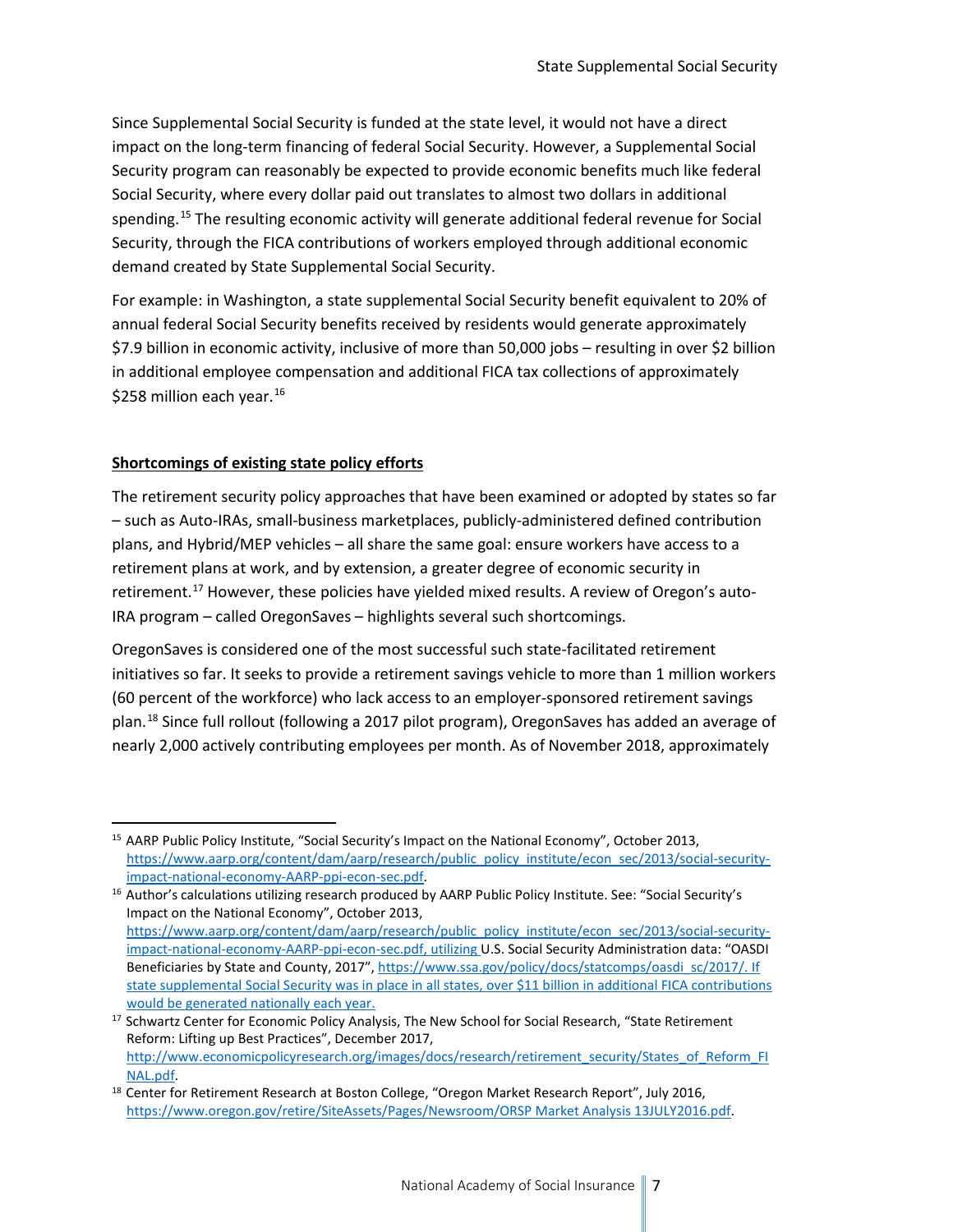22,000 workers in the program had balances in their accounts, totaling more than \$10 million in assets[.19](#page-7-0)

But Oregon's approach has significant drawbacks, especially in comparison to Supplemental Social Security:

**Limited participation:** One-third of eligible workers have chosen not to participate in OregonSaves – either by formally opting out of the program (29 percent), or setting contributions to zero (4 percent). These workers offered three main reasons for doing so: 30 percent said they could not afford to save, 19 percent said they had their own or another retirement plan (e.g. through a spouse), and 12 percent said they did not want to save through this particular employer.

**Significant pay reductions:** Participation in OregonSaves represent a sizeable reduction in pay, especially for low- and middle-income workers. The standard savings rate is substantial: 5% of gross pay, deducted on an after-tax basis, with a 1% annual increase in savings up to 10%. (Participants can reduce their savings rate at any time to as little as 1% or as high as desired, subject to IRS limits.)

**High fees:** OregonSaves collects an annual asset-based fee of approximately 1% (approximately \$1 for every \$100 in a participant's account) to pay for program administration and the operating expenses charged by the underlying investment funds in which the program's portfolios are invested. This is an extraordinarily high fee. In 2018, industry-wide fees for actively managed funds fell to an average 0.67%, and for passive funds, to 0.15% overall.<sup>[20](#page-7-1)</sup> Since the OregonSaves fee is taken annually as a percentage of the portfolio's value, the larger the portfolio, the more the investor pays. By comparison, Vanguard – an acknowledged industry leader in low-cost investing – charges only a \$20 annual fee for fund accounts with a balance under  $$10,000.<sup>21</sup>$  $$10,000.<sup>21</sup>$  $$10,000.<sup>21</sup>$ 

**Greater financial risk:** OregonSaves offers no guarantees to participants. Its primary savings vehicle is a Roth IRA – and building a substantial retirement fund in a defined contribution, 401(k)-style plan hinges on many factors that are outside of a worker's control or expertise, including.

- o being provided low-fee investment options that match employee needs,
- o making adequate contributions, choosing appropriate investments,
- o following a structured withdrawal plan,
- $\circ$  exposure to ups and downs of the financial sector (and therefore the value of their account),

<span id="page-7-0"></span> <sup>19</sup> Center for Retirement Research at Boston College, "How Have Workers Responded To Oregon's Auto-IRA?", December 2018, http://crr.bc.edu/wp-content/uploads/2018/12/IB\_18-22.pdf.<br><sup>20</sup> Morningstar, Press Release, April 30, 2019[: https://newsroom.morningstar.com/newsroom/news-](https://newsroom.morningstar.com/newsroom/news-archive/press-release-details/2019/Morningstars-Annual-Fee-Study-Finds-That-in-2018-Investors-Paid-Less-to-Own-Funds-Than-Ever-Before/default.aspx)

<span id="page-7-1"></span>[archive/press-release-details/2019/Morningstars-Annual-Fee-Study-Finds-That-in-2018-Investors-Paid-Less](https://newsroom.morningstar.com/newsroom/news-archive/press-release-details/2019/Morningstars-Annual-Fee-Study-Finds-That-in-2018-Investors-Paid-Less-to-Own-Funds-Than-Ever-Before/default.aspx)[to-Own-Funds-Than-Ever-Before/default.aspx.](https://newsroom.morningstar.com/newsroom/news-archive/press-release-details/2019/Morningstars-Annual-Fee-Study-Finds-That-in-2018-Investors-Paid-Less-to-Own-Funds-Than-Ever-Before/default.aspx) 21 Vanguard, "Vanguard mutual fund fees & minimums"[, https://investor.vanguard.com/mutual-funds/fees.](https://investor.vanguard.com/mutual-funds/fees) 

<span id="page-7-2"></span>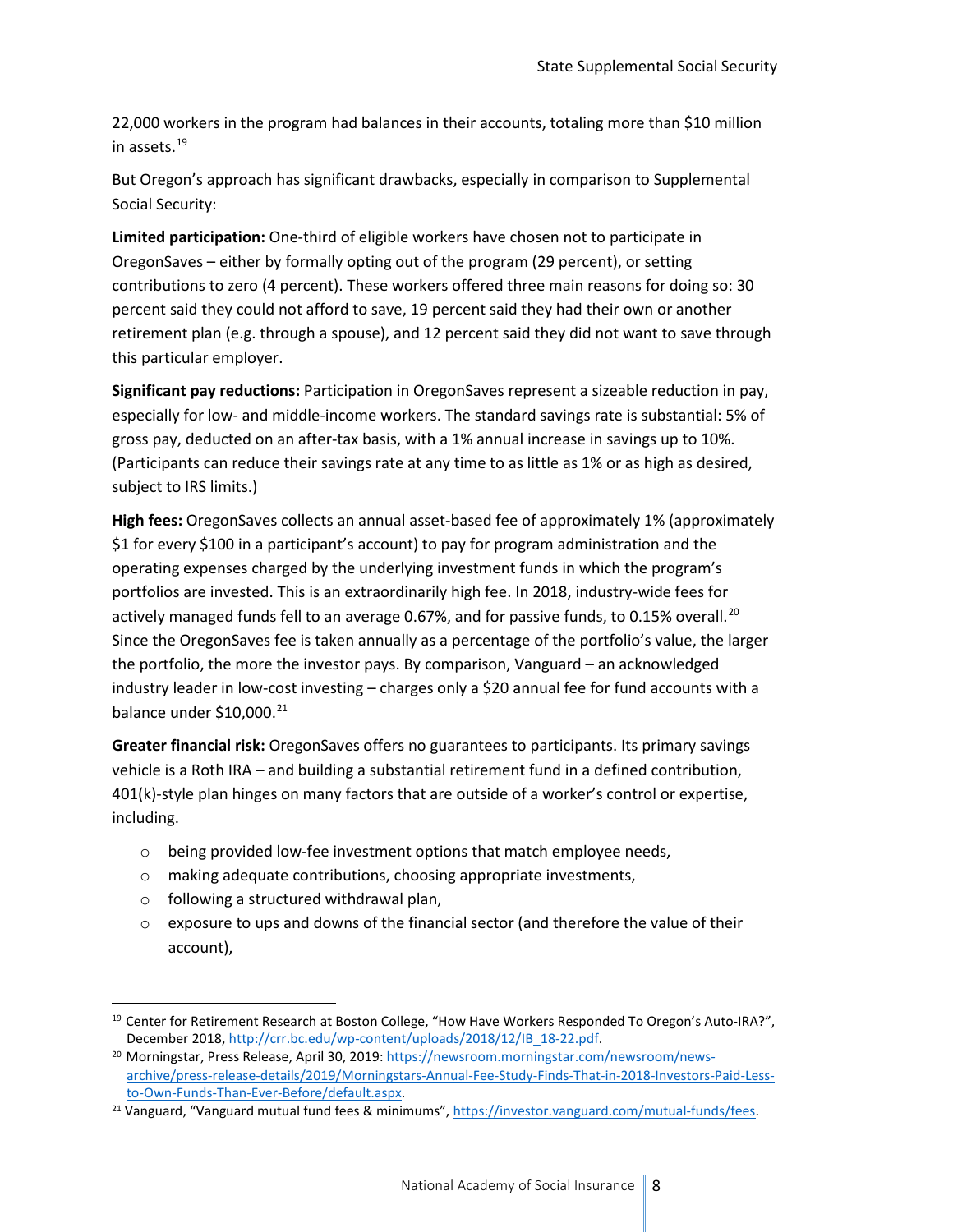**Limited portability:** A person changing jobs to another employer utilizing OregonSaves can continue to participate in the program by payroll deduction. However, if the employer doesn't have that connection, the worker must initiate the process of making their own contributions, or initiate a roll over or transfer to an IRA outside of OregonSaves, if that IRA will accept it.

**Low social equity:** OregonSaves reinforces and carries inequitable income distributions into retirement, with more affluent workers able to save much more for retirement, while low wage workers save relatively little, even if they save a higher percentage of their income.

#### **Advantages of State Supplemental Social Security**

State-based policy efforts like OregonSaves are only able to offer an incremental improvement – and for only some workers – due to a fundamental policy limitation: they are designed to promote and facilitate individual workplace-based retirement savings plans. As such, and in order to avoid entanglements with the federal Employee Retirement Income Security Act (ERISA), they are built on worker-only defined contribution models that rely upon individual investments in speculative asset markets.

By contrast, a state Supplemental Social Security program is designed as social insurance for all workers who have paid premiums once a triggering event has occurred – such as turning 65 years of age.<sup>[22](#page-8-0)</sup> This avoids ERISA issues, and offers a number of other significant policy advantages, including:

- universal coverage (all workers pay premiums and are eligible for benefits),
- full portability from job to job (all employers required by state to participate),
- lower fees due to administrative advantages (estimated at  $0.4\%/^{23}$ ,
- progressive benefits (with coverage for survivors and/or dependents), and
- professionally-managed assets, pooled to minimize both fees and risk.

Start-up costs for Supplemental Social Security could be financed by the state, or via a federal grant. The federal Social Security Administration (SSA) could also provide technical assistance to states in preparing and review projected finances for their programs, again financed via a federal grant. It's also possible states could partner with the SSA for benefits disbursement, as is the case with many State Supplements to federal SSI benefits.<sup>[24](#page-8-2)</sup> Such a partnership would also help track participants who move out of state.

<span id="page-8-0"></span> $22$  This is similar to Washington's Family and Medical Leave Insurance program, which collects a shared premium from both employers and workers. Premiums are paid in the event of a triggering event, such as the birth or adoption of a child, or off-the-job injury or illness that prevents an employee from working.

<span id="page-8-1"></span><sup>&</sup>lt;sup>23</sup> Universal participation and the absence of means-testing make federal Social Security very efficient to administer: administrative costs for non-disability benefits amount to only 0.4 percent of total annual benefits. See: [https://www.ssa.gov/OACT/STATS/admin.html.](https://www.ssa.gov/OACT/STATS/admin.html) The cost for states to administer their programs would be similarly low, especially done by or in partnership with the federal Social Security Administration (SSA).

<span id="page-8-2"></span><sup>&</sup>lt;sup>24</sup> See: Understanding Supplemental Security Income SSI Benefits - 2019 edition, Social Security Administration[, https://www.ssa.gov/ssi/text-benefits-ussi.htm](https://www.ssa.gov/ssi/text-benefits-ussi.htm)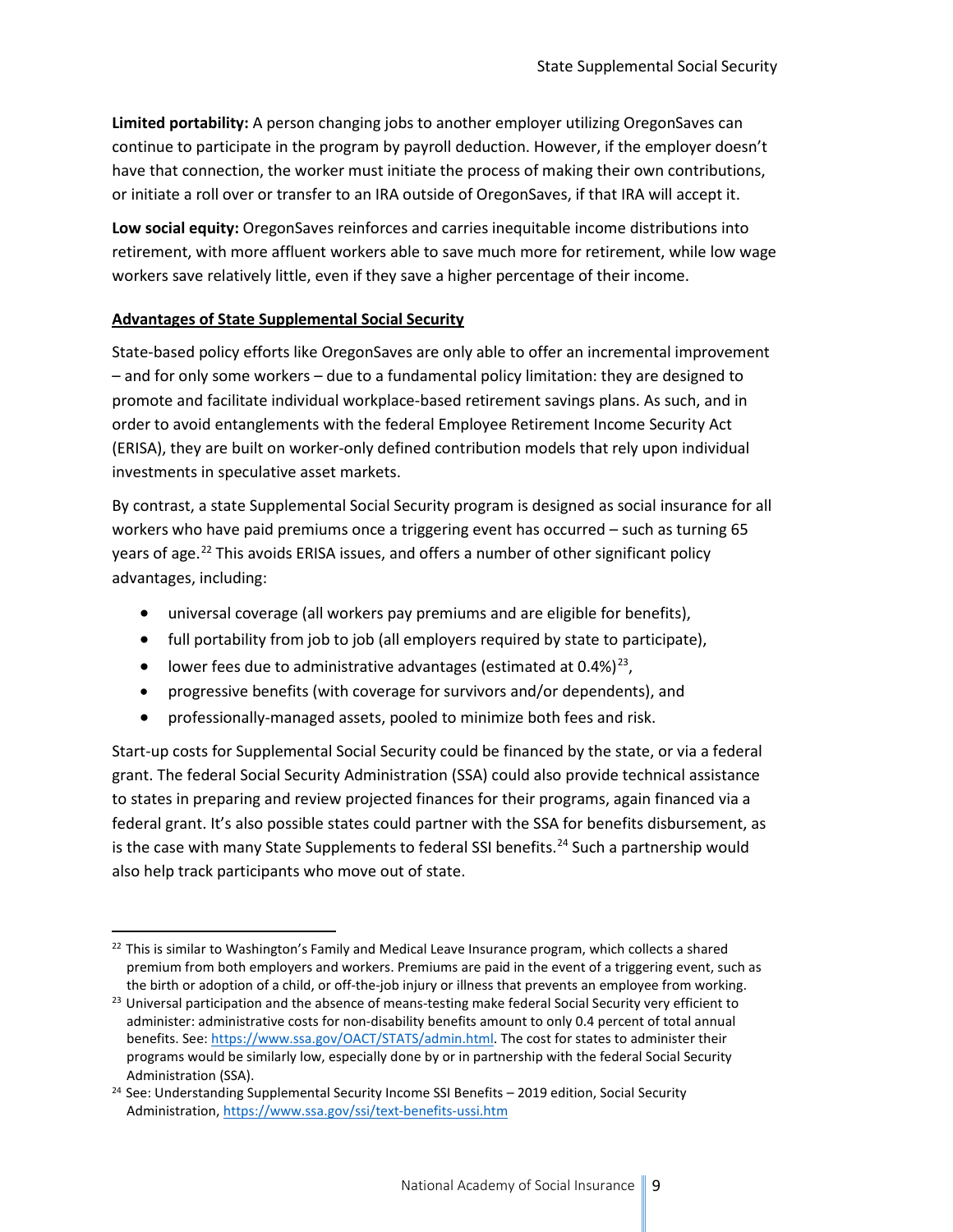The Washington State Investment Board (WSIB) would provide the investment vehicle(s) for state Supplemental Social Security premiums. WSIB has 8.77% annualized for the past 27 years, and 10.31% for the past ten years.<sup>[25](#page-9-0)</sup> This can be compared to Social Security Trust Fund returns of 2.9% in 2018.[26](#page-9-1)*Confirm that your proposed concept would not adversely impact the existing DI system and, if needed, provide detailed back-up.*

To limit potential negative interactions between State Supplemental Social Security and federal Disability Insurance, states should disburse the Supplemental Social Security benefit upon commencement of either federal disability insurance or old age insurance payments, with no penalty to a worker for doing so as the result of a successful disability claim before full retirement age.<sup>[27](#page-9-2)</sup>

#### **Connections to and Focus on Existing Policy at the Federal Level**

When federal Social Security was enacted in 1935, 28 states were operating their own "old-age pension" programs. Colorado and Alaska still fund and administer programs for low-income seniors today.<sup>[28](#page-9-3)</sup> Supplemental Social Security can be initiated in one state, spread to others, and eventually be federalized, especially when a large sector of the American workforce and retiree populations will already be benefitting from it. Further, the widespread understanding of and support for federal Social Security means such a proposal at the state level will be fairly easy for people to grasp and to support.

Today, the policy skirmishes around Social Security often focus solely on federal power (and more often, result in gridlock), which stymies policy innovation and diminishes both public morale and political will to advance public policies that buttress and build social insurance systems. Incubating Supplemental Social Security at the state level makes it possible to avoid beltway politics while leveraging the sense of what is possible from state-level advances in Washington and elsewhere.

<span id="page-9-0"></span><sup>&</sup>lt;sup>25</sup> See WASHINGTON STATE INVESTMENT BOARD: [https://www.sib.wa.gov/wsib\\_story.pdf.](https://www.sib.wa.gov/wsib_story.pdf) Also note that this state pension vehicle was rated as the 9th best in the country in 2017 by Pew Charitable Funds: https://www.pewtrusts.org/en/research-and-analysis/issue-briefs/2019/06/the-state-pension-funding-gap-2017

<span id="page-9-1"></span><sup>26</sup> https://www.cbpp.org/research/social-security/policy-basics-understanding-the-social-security-trust-funds

<span id="page-9-2"></span><sup>&</sup>lt;sup>27</sup> The federal process (put simply) is: if a person files for and receives disability insurance at any age (prior to filing for old age benefits), their benefit is calculated at full retirement age – the age at which that individual qualifies for 100 percent of the benefit amount determined by lifetime earnings – using a shorter AIME (average indexed monthly earnings) period. At full retirement age, the disability benefit automatically converts to a retirement benefit, in most cases at the same amount. The outcome for an individual doing the opposite – claiming retirement benefits early, then SSDI – depends on the status of their disability claim. If rejected, the individual's retirement benefit will be reduced for life. See: "Can you switch from Social Security retirement benefits to disability benefits?", AARP, [https://www.aarp.org/retirement/social](https://www.aarp.org/retirement/social-security/questions-answers/retirement-to-disability/)security/questions-answers/retirement-to-disability/.<br><sup>28</sup> See: Colorado Dept. of Health Care Policy and Financing, Old Age Pension and Medical Care Program,

<span id="page-9-3"></span>[https://www.colorado.gov/pacific/hcpf/old-age-pension-health-and-medical-care-program-oap;](https://www.colorado.gov/pacific/hcpf/old-age-pension-health-and-medical-care-program-oap) Alaska Dept. of Health and Social Services, Alaska Senior Benefits, [http://dhss.alaska.gov/dpa/Pages/seniorbenefits/default.aspx.](http://dhss.alaska.gov/dpa/Pages/seniorbenefits/default.aspx)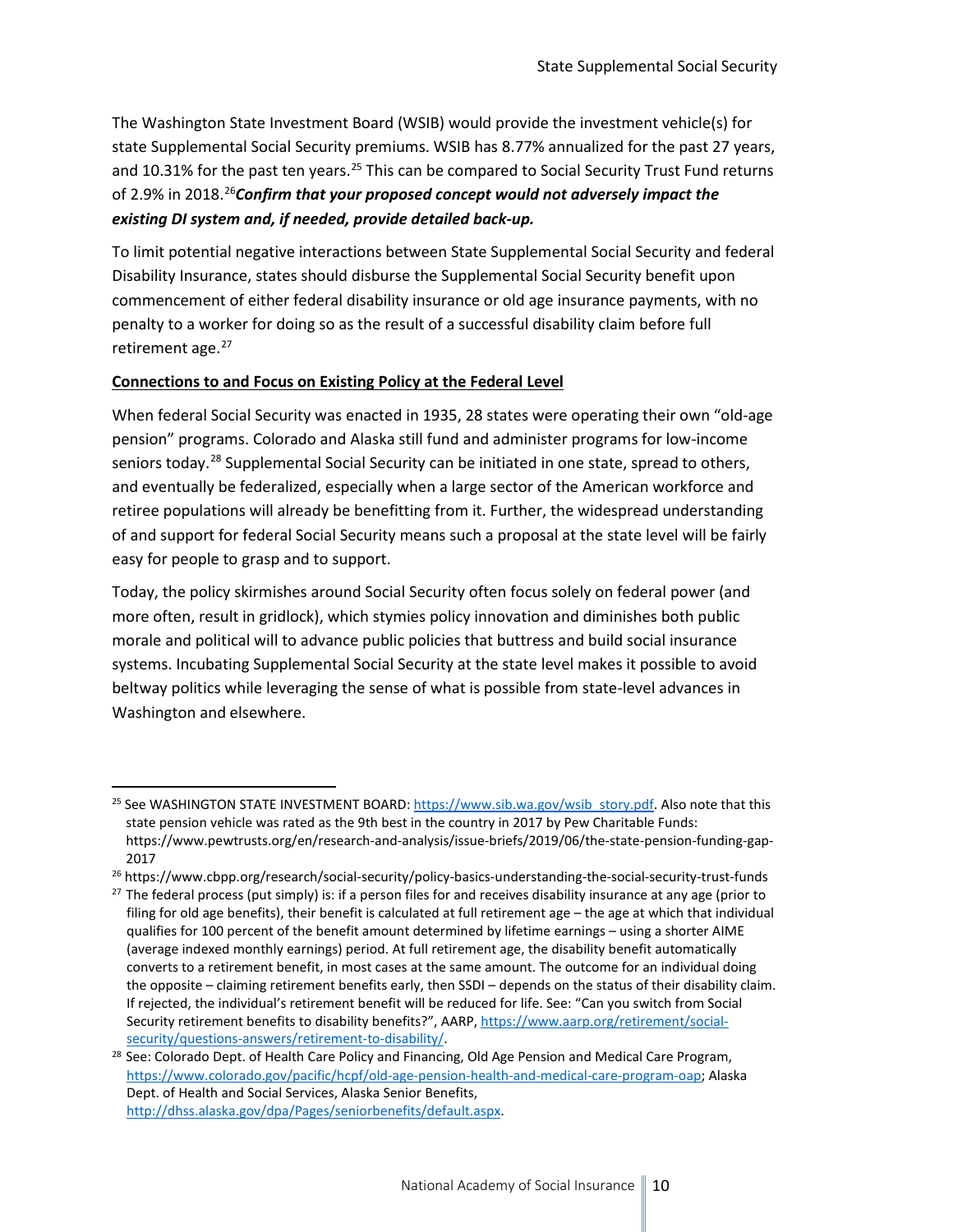Passage of state Supplemental Social Security programs will support and bolster federal Social Security by demonstrating the political appetite of workers for improving their retirement security, and by making a positive, proactive case for the role of government in doing so. Building a growing network of states successfully advancing state Supplemental Social Security provides the foundation for eventual federalization. Individual states might also enact specific benefits that the federal government has reduced or eliminated, such as survivor benefits for children until age 22 for full-time students.

Supplemental Social Security would provide additional retirement/old-age insurance, in addition to federal benefits. The state benefit can be structured as a percentage of a retiree's federal Social Security benefit, a flat amount based on the number of years a worker has contributed premiums to the state program, or a combination of the two. The benefit could at a minimum completely offset Medicare Part B withdrawals from monthly Social Security checks, which total \$1,626 a year.<sup>[29](#page-10-0)</sup>

Supplemental Social Security benefits would be taxable. As such, certain high-income households may find some of their income subject to the "taxation of benefits provision" of Social Security. However, this would not impact the vast majority of beneficiaries. Under current law, taxation kicks in for single beneficiaries with incomes in excess of \$34,000 and couples with incomes in excess of \$44,000.<sup>30</sup> Many seniors do not earn enough to pay federal income tax – more than 80 percent of those age 75 or older are non-payers.<sup>[31](#page-10-2)</sup>

Since Washington (unlike most other states) presently has no state income tax, there would be no tax implications in that state. But even if it did – and in those states that do have an income tax – the overall economic security of these higher income retirees (who would pay the tax) as well as those of other, lower-income workers – will be enhanced by the guaranteed, predictable and progressive benefits provided by a Supplemental Social Security program, as will the redistributional aspects of progressive taxation.

#### **Practical and Easy to Implement With or Without Federal Support**

The federal government can play a significant role in promoting state Supplemental Social Security programs through grants that support start-up costs, as well as partnerships for benefits administration, actuarial/financial projections, and by providing other expertise. The run-up to the 2020 election – with a large field of candidates seeking to distinguish themselves from others with innovative policy ideas – offers potentially fertile political ground to plant the seeds for federal support of this state-level innovation.

But even absent proactive federal support, the states are the laboratories for democracy, and we can plant the seeds now for fruition at the federal level within the next decade. If even one

<span id="page-10-0"></span> <sup>29</sup> 2019 Medicare Part B premiums

<span id="page-10-1"></span><sup>&</sup>lt;sup>30</sup> Social Security Administration, "Taxation of Social Security Benefits",

<span id="page-10-2"></span>https://www.ssa.gov/oact/ProgData/taxbenefits.html.<br><sup>31</sup> National Tax Association, "The Lifecycle of the 47 Percent", 2019[, https://ntanet.org/NTJ/72/2/ntj](https://ntanet.org/NTJ/72/2/ntj-v72n02p359-396-Lifecycle-of-the-47-Percent.html)[v72n02p359-396-Lifecycle-of-the-47-Percent.html.](https://ntanet.org/NTJ/72/2/ntj-v72n02p359-396-Lifecycle-of-the-47-Percent.html)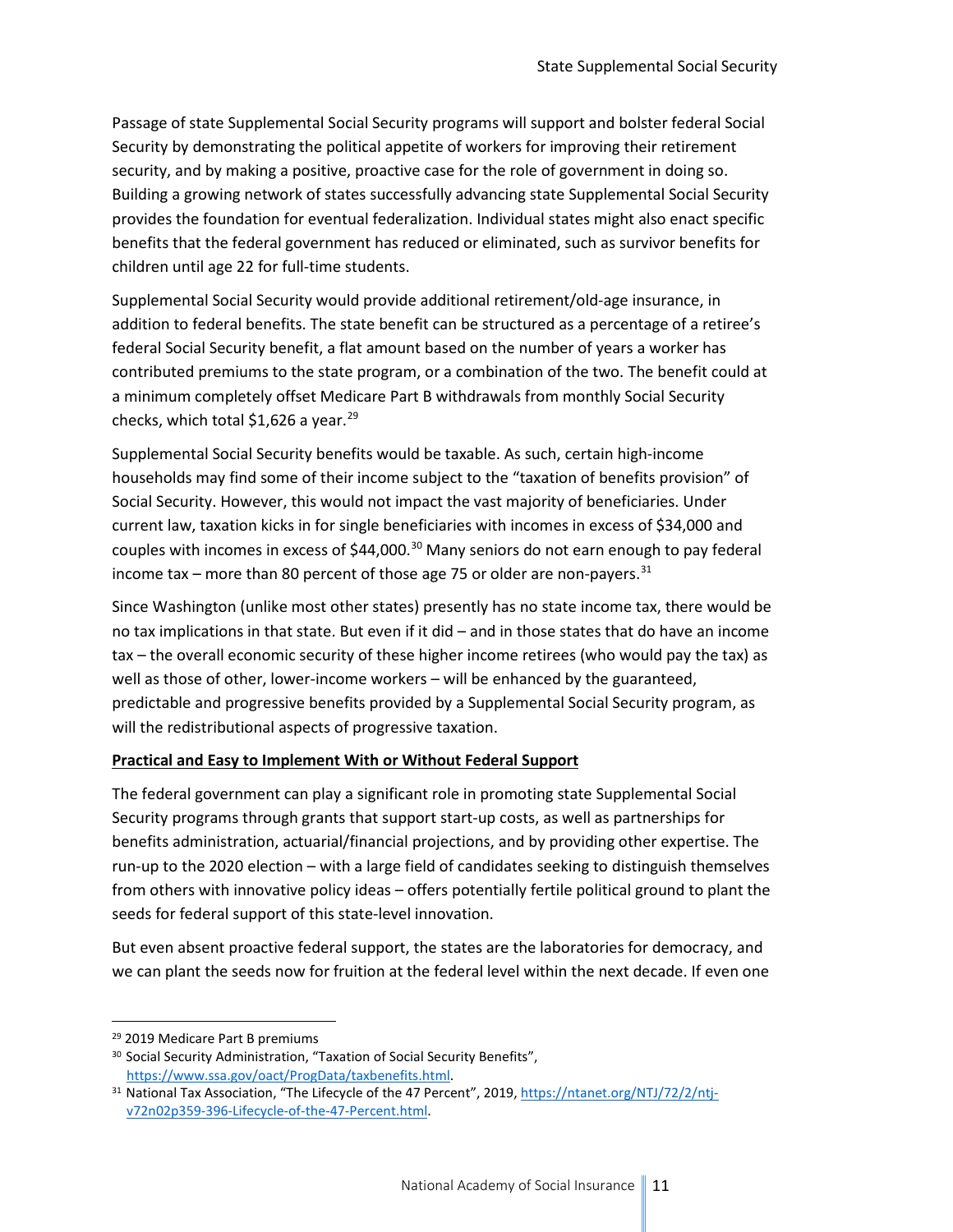state passes a Supplemental Social Security program, voters and policymakers in other states will take notice, and endeavor to do the same.

Washington is an excellent place to undertake this policy initiative, and from which to spread this innovative policy to other states and eventually the federal government. This approach is similar to the EOI's approach on paid family and medical leave, in which our policy director is now looked to across the country and in our nation's capital for expertise in family and medical leave policy, as developed at both the state and federal level.

The state recently passed and is now implementing paid family and medical leave insurance (FMLI) with progressive benefits: low-wage workers receive 90% of their previous compensation for 12 weeks, middle wage workers receive 70%, and high wage workers receive a maximum of \$1,000 a week. Benefits begin January 1, 2020, financed through a shared premium of 0.4% of payroll. EOI was the central and catalytic organization in developing and realizing this state law for a progressive expansion of social insurance. Since passage, the states of Massachusetts, Connecticut, and Oregon have passed iterations of paid family and medical leave based on Washington's policy template.

In addition, the Washington state legislature recently passed a long-term care (LCT) program, which provides a monetary benefit of \$100 a day, for a full year, for workers and retired workers in need of long-term care, with the intent to enable retirees to remain in their own homes. The payroll premium for this program is .58%, contributed solely by workers.

Supplemental Social Security will build on both these platforms for implementation and administration: in particular the mechanism for collecting employee and employer FMLI premiums, and the framework created by the LTC Trust Program, which (via the Trust Commission) provides for joint administration of the LTC program by the Department of Social and Human Services, the Employment Security Department, the Health Care Authority, and the Office of the State Actuary.

The Economic Opportunity Institute is a key state organization in a number of multi-state networks, and as such has the ability to provide expertise and insight to other states which may be interested in replicating future success with Supplemental Social Security. Our existing coalitions can provide a starting point for the organizing and activism necessary for state Supplemental Social Security. Several prominent labor unions have already indicated interest, and we have begun outreach to other organizations as well.

#### **Innovative and Timely**

What is most innovative about Supplemental Social Security is that it does not try to substitute a private good (the private financial services sector) for a public one (economic security and dignity in retirement). Such substitutions primarily benefit the financial industry – and only secondarily, and with no guarantees, participating individuals. Our innovation is to build on an already overwhelmingly popular federal program with a state supplement that insures people against the risks of an uncertain economic future with a guaranteed benefit, without exposing workers and retirees to the vagaries of financial markets.